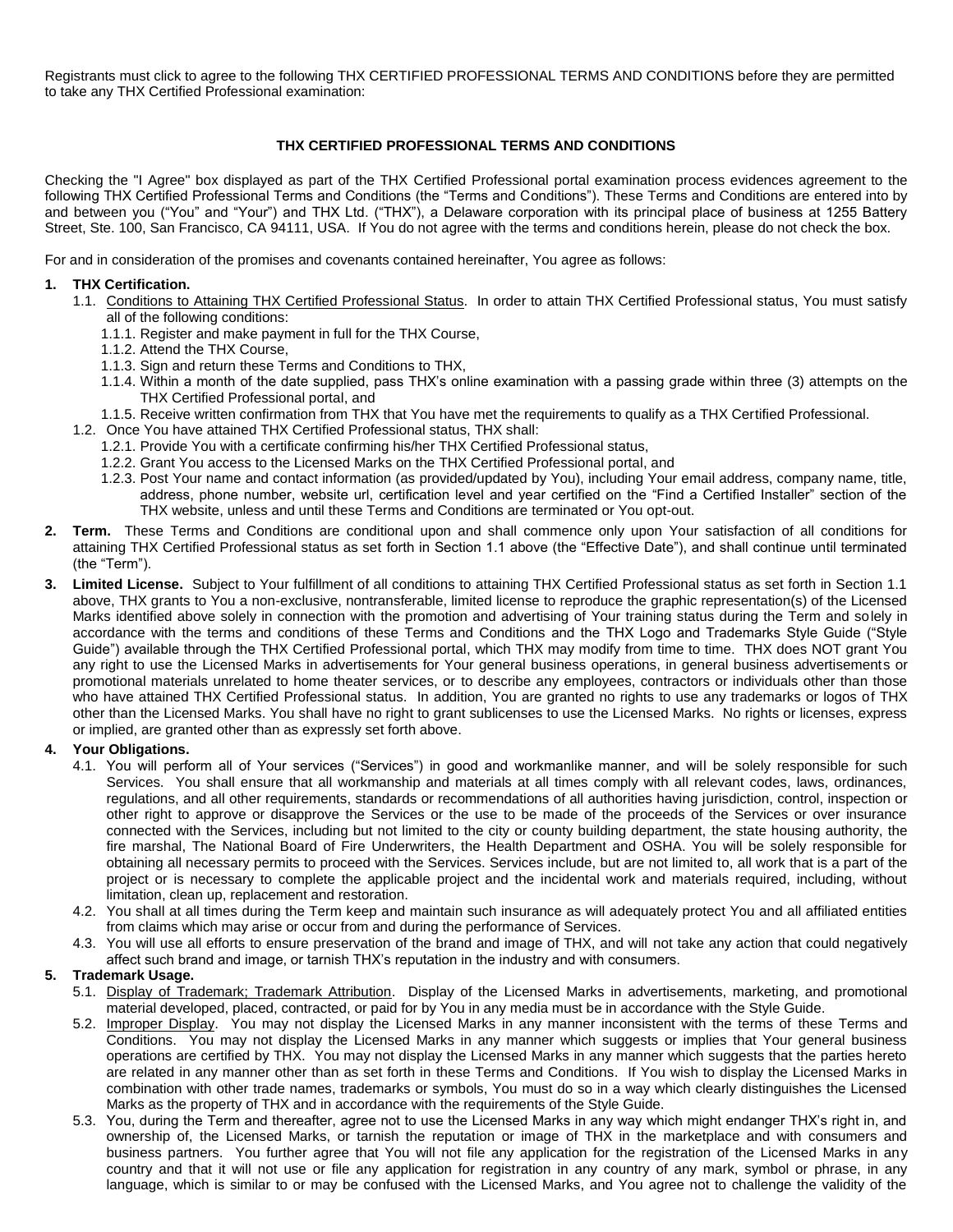Licensed Marks at any time. Use by You of the License Marks shall inure to the sole benefit of THX and nothing herein shall be construed as a grant to You of any ownership rights in or to the Licensed Marks.

- **6. Termination.** These Terms and Conditions may be terminated for convenience by either party immediately upon written notice to the other party. Upon termination of these Terms and Conditions for any reason:
	- 6.1. All licenses and rights granted to You pursuant to these Terms and Conditions will terminate, and You shall no longer refer to Yourself as THX Certified.
	- 6.2. You shall immediately return tangible copies of any IP to THX and destroy all THX marketing materials;
	- 6.3. You shall immediately: (a) cease using the Licensed Marks or any mark similar to the Licensed Marks, (b) remove all Licensed Marks from Your website, and (c) make no further use of or reference to the Licensed Marks and THX names, marks, or employees;
	- 6.4. No amounts previously paid by You to THX will be refunded or returned;
	- 6.5. The provisions of these Terms and Conditions with respect to indemnification, liability, governing law, jurisdiction, ownership and confidentiality provisions shall remain in full force and effect.
- **7. Ownership.** You acknowledge that THX (together with its suppliers) is the exclusive owner of the Licensed Marks, plans, specification, processes, techniques, technical criteria, and equipment and/or systems included or described in the training materials provided by THX (the "IP"), and that the IP constitutes and includes valuable trade secrets of THX. You agree that You will not claim or assert any rights in or challenge the validity of the IP, nor shall You file any patent application covering the invention contained in, comprising, described in, relating to, or derived from the IP in any country.
- **8. No Warranty by THX.** You acknowledge and agree that the Licensed Marks and training materials are being provided "AS IS." Because of the wide range of possible designs, because inherent and possibly inseparable limitations may exist in a particular design, because You are solely responsible for performing Your Services, and because numerous factors unknown to THX or beyond THX's control may affect particular home environments, THX DISCLAIMS ALL WARRANTIES, EXPRESS OR IMPLIED, INCLUDING THE IMPLIED WARRANTIES OF MERCHANTABILITY, FITNESS FOR A PARTICULAR PURPOSE, AND NON-INFRINGEMENT, AND ANY WARRANTIES ARISING OUT OF COURSE OF DEALING OR USAGE OF TRADE WITH RESPECT TO THE LICENSED MARKS OR THE TRAINING MATERIALS/GUIDANCE PROVIDED TO YOU.
- **9. LIMITATION OF LIABILITY. UNDER NO CIRCUMSTANCES WILL THX BE LIABLE TO YOU UNDER ANY CONTRACT, STRICT LIABILITY, NEGLIGENCE OR OTHER LEGAL OR EQUITABLE THEORY, WHETHER IN CONNECTION WITH A SINGLE OR MULTIPLE CLAIMS, FOR (A) ANY INCIDENTAL OR CONSEQUENTIAL DAMAGES OR LOST PROFITS IN CONNECTION WITH THE SUBJECT MATTER OF THESE TERMS AND CONDITIONS, OR (B) DIRECT DAMAGES.**
- **10. Indemnification.** You agree to indemnify and hold harmless THX, its parent, subsidiaries and/or affiliated companies and their officers, directors, employees, agents and representatives from and against any and all claims, demands, causes of action, losses, damages, liabilities, costs, and expenses, including attorneys' fees, arising from a breach of any of Your representations and warranties herein, or from the death or injury of any person, or from the damage or destruction of any work or properties, attributable to or resulting from Your performance of the Services, including but not limited to claims, demands, causes of action, losses, damages, liabilities, costs, liens, and expenses caused in whole or part by any negligent act or omissions of You, or of subcontractors of any lower tier, anyone directed or indirectly employed by any of them, or anyone for whose acts any of them may be liable. Under no circumstances shall THX be liable for any of Your actions or omissions in connection with the Services, or any other actions or omissions of You in relation to these Terms and Conditions, or Your obligations hereunder.
- **11. Confidentiality.** Except as otherwise expressly provided in these Terms and Conditions, You shall not use, copy or disclose, or authorize or permit the use, copying or disclosure of, any Confidential Information in whole or in part in any manner or to any person, firm, enterprise, organization, corporation or entity for any purpose unless THX otherwise agrees in writing and such third party has executed a written confidentiality agreement in form and substance acceptable to THX. "Confidential Information" means information of THX which is confidential or proprietary in nature, delivered or provided to You. You further agree to restrict the use of any Confidential Information to the minimal extent necessary to effectuate these Terms and Conditions. You agree to use Your best efforts to maintain all Confidential Information in the strictest confidence at to protect the confidentiality of all Confidential Information. Your obligations pursuant to this Section shall not apply to any Confidential Information which: (a) is or becomes publicly available or part of the public domain through no fault of You or of Your employees; (b) is rightfully received from a third party authorized by THX to receive such information without restriction; or (c) is the minimum amount required to be publicly disclosed in order to comply with a valid order of a court of competent jurisdiction, provided You give THX reasonable notice of such required disclosure, cooperates in any attempts by THX to legally prevent or limit such disclosure, and complies with the terms of any protective order which is entered with regard to such disclosure.
- **12. Updates to the Terms and Conditions.** THX reserves the right, at our discretion, to change, modify, add or remove portions of these Terms and Conditions at any time. The changes will be effective upon posting the amended Terms and Conditions on the THX Certified Professional portal. If the changes are major in nature, you may also be given additional notice, such as an e-mail message or messaging within the THX Certified Professional portal of any changes. You will be deemed to have accepted such changes by continuing to participate in the THX Certified Professional portal. THX may also revise other policies, codes or rules at any time, and the new versions will be available at www.THX.com. No amendment to the Terms and Conditions shall apply to any dispute of which THX had actual notice before the date of the amendment. Changes to the Terms and Conditions will always be prospective, not retroactive. If at any point you do not agree to any portion of the then-current version of our Terms and Conditions relating to your participation in the THX Certified Professional program, you shall immediately terminate your account and stop using the Licensed Marks. To the extent the Terms and Conditions conflict with any other THX terms, policy, rules or codes of conduct, the terms contained in these Terms and Conditions shall govern.

#### **13. Miscellaneous.**

13.1. You may not assign these Terms and Conditions, in whole or in part, by operation of law or otherwise, without the prior written consent of THX. Any attempted assignment without such consent will be null and of no effect.